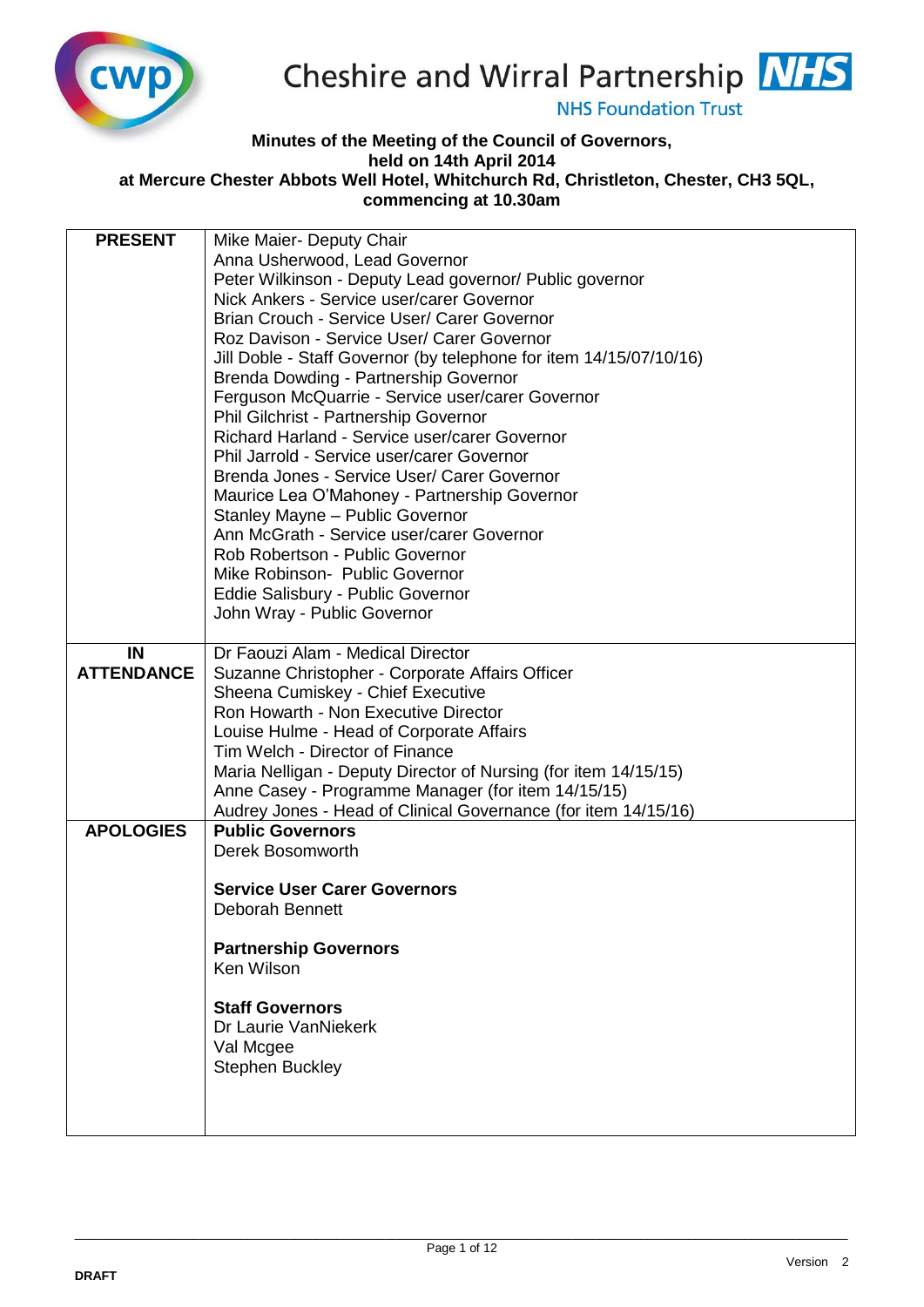| <b>REF</b> | <b>MINUTES</b>                                                                                                                                                                                                                                                                                                                                                                                                                       | <b>ACTION</b> |
|------------|--------------------------------------------------------------------------------------------------------------------------------------------------------------------------------------------------------------------------------------------------------------------------------------------------------------------------------------------------------------------------------------------------------------------------------------|---------------|
| 14/15/01   | <b>Welcome, Apologies for Absence and Quoracy</b>                                                                                                                                                                                                                                                                                                                                                                                    |               |
|            | The Deputy Chair opened the meeting and welcomed everyone.                                                                                                                                                                                                                                                                                                                                                                           |               |
|            | The meeting was confirmed to be quorate.                                                                                                                                                                                                                                                                                                                                                                                             |               |
|            |                                                                                                                                                                                                                                                                                                                                                                                                                                      |               |
| 14/15/02   | <b>Meeting Guidelines</b>                                                                                                                                                                                                                                                                                                                                                                                                            |               |
|            | The meeting guidelines were agreed by all attendees. The Chair<br>reminded governors that in order to keep to the agenda timings, it<br>would be necessary to keep to the subject matter in hand. The Chair<br>also reminded that he would get to everyone in turn.                                                                                                                                                                  |               |
| 14/15/03   | <b>Declarations of Interest</b>                                                                                                                                                                                                                                                                                                                                                                                                      |               |
|            | There were no declarations of interest.                                                                                                                                                                                                                                                                                                                                                                                              |               |
| 14/15/04   | <b>Chair's Announcements</b>                                                                                                                                                                                                                                                                                                                                                                                                         |               |
|            | The Chair briefed the Council of Governors on the following items:                                                                                                                                                                                                                                                                                                                                                                   |               |
|            | <b>Council of Governors Business</b>                                                                                                                                                                                                                                                                                                                                                                                                 |               |
|            | The Deputy Chair announced the recent resignation of Derek Morgan-<br>Seber (public governor, out of area constituency). This was due to<br>family circumstances and the fact that Derek now lives a great distance<br>from the Trust. Derek Morgan Seber wished to convey his thanks to his<br>fellow governors. Anna Usherwood confirmed that she had written to<br>Derek Morgan Seber to thank him for his service as a governor. |               |
|            | The Deputy Chair announced that externally facilitated governor<br>training will be held on the 30th June 2014 at Springview in Christleton.<br>This will cover a range of modules including the statutory duties, how to<br>gain assurances and how to be an effective governor. The session will<br>be re-run in September 2014 for new governors following the summer<br>elections.                                               |               |
|            | The Deputy Chair announced that following the first tea and talk<br>session held on 13th March in Crewe where 20 governors, members<br>and staff came together to informally discuss care in your area, the<br>second tea and talk event will be held on 24th April 10.30am- 12.30,<br>Room 1 at the Stein Centre in Wirral. More information available on the<br>Trust website.                                                     |               |
|            | <b>Other Announcements</b><br>The Deputy Chair announced that CWP's chief executive, Sheena<br>Cumiskey has been recognised as an outstanding leader of NHS<br>provider organisations by the Health Service Journal (HSJ) - one of<br>only five chief executives named from across the North West.                                                                                                                                   |               |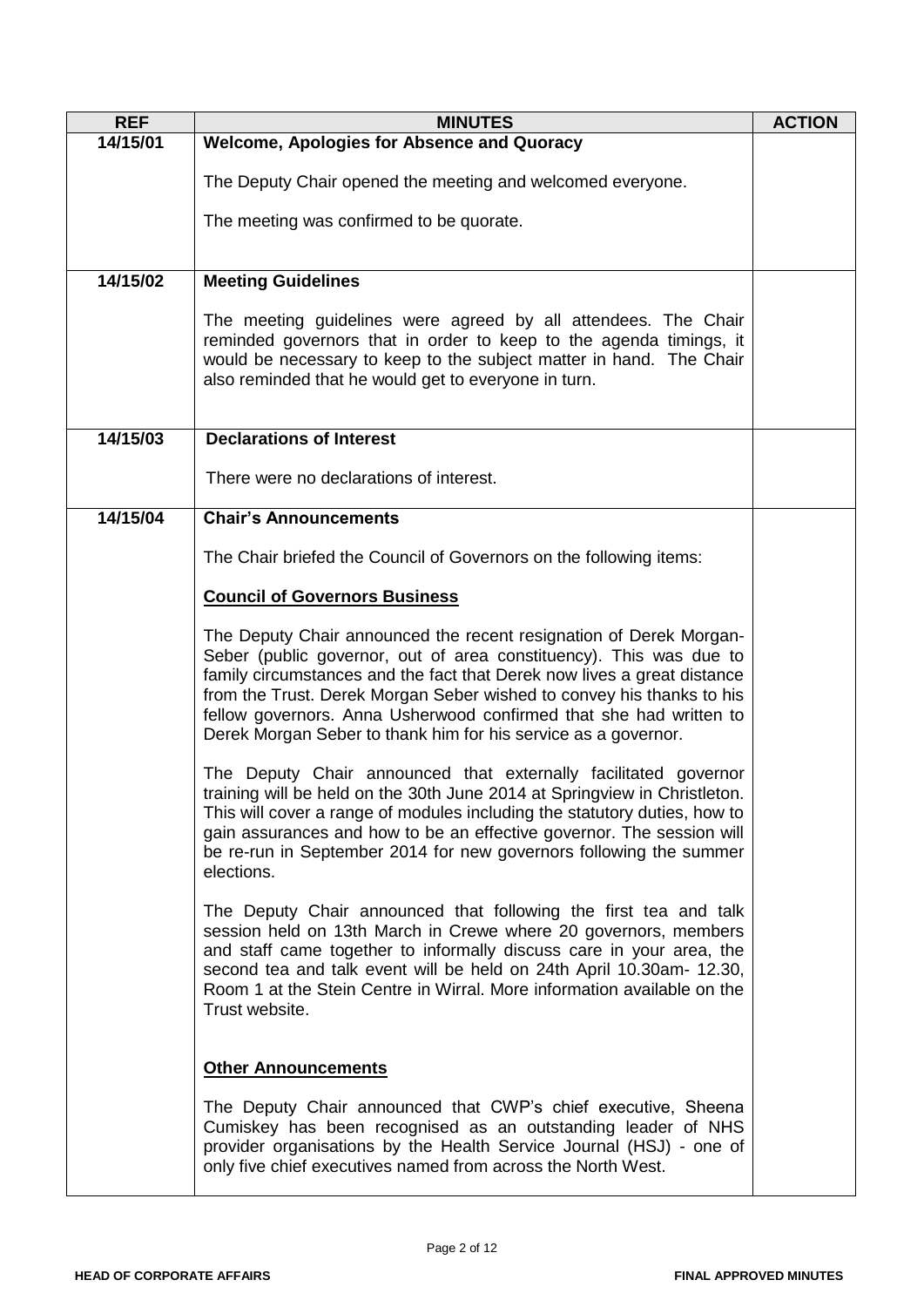|          | The Deputy Chair announced the appointment of three new locality<br>clinical directors.<br>Rashmi Parhee, Wirral<br>$\bullet$<br>Mahesh Odiyoor, West<br>$\bullet$<br>Matthew Howard, East<br>$\bullet$<br>The Deputy Chair announced that the Minister of State for Care and<br>Support, MP Norman Lamb visited the integrated care team at<br>Princeway in Frodsham recently. The Minister spent time meeting the<br>team, followed by a round table discussion about integrated care in<br>Cheshire. |  |
|----------|---------------------------------------------------------------------------------------------------------------------------------------------------------------------------------------------------------------------------------------------------------------------------------------------------------------------------------------------------------------------------------------------------------------------------------------------------------------------------------------------------------|--|
| 14/15/05 | <b>Lead Governor's Announcements</b>                                                                                                                                                                                                                                                                                                                                                                                                                                                                    |  |
|          | There were no further announcements from the Lead Governor.                                                                                                                                                                                                                                                                                                                                                                                                                                             |  |
| 14/15/06 | <b>Chief Executive's Announcements</b>                                                                                                                                                                                                                                                                                                                                                                                                                                                                  |  |
|          | Sheena Cumiskey Chief Executive announced the following:                                                                                                                                                                                                                                                                                                                                                                                                                                                |  |
|          | The final report for the recent CQC inspection of Greenways has been<br>received indicating full compliance across all the standards.                                                                                                                                                                                                                                                                                                                                                                   |  |
|          | CWP staff roadshows have been held in the three localities in last few<br>weeks. These will be further developed and will be extended to<br>governors in future. The CEO report in future will reflect on the<br>messages from this.                                                                                                                                                                                                                                                                    |  |
| 14/15/07 | Minutes of the Council of Governors Meeting held on 23rd January                                                                                                                                                                                                                                                                                                                                                                                                                                        |  |
|          | 2014<br>The minutes of the meeting of the 23rd January 2014 required the<br>following amendment:                                                                                                                                                                                                                                                                                                                                                                                                        |  |
|          | 13/14/121 pioneer reference is a reference to all areas of Cheshire.                                                                                                                                                                                                                                                                                                                                                                                                                                    |  |
|          | Subject to the amendment, the minutes of the meeting of the 23rd<br>January were approved as a correct record.                                                                                                                                                                                                                                                                                                                                                                                          |  |
|          | The minutes of the extraordinary meeting held on the 28th February<br>2014 were approved as a correct record.                                                                                                                                                                                                                                                                                                                                                                                           |  |
| 14/15/08 | <b>Action Sheet and Matters Arising</b>                                                                                                                                                                                                                                                                                                                                                                                                                                                                 |  |
|          | There were no actions due for updating at this meeting.                                                                                                                                                                                                                                                                                                                                                                                                                                                 |  |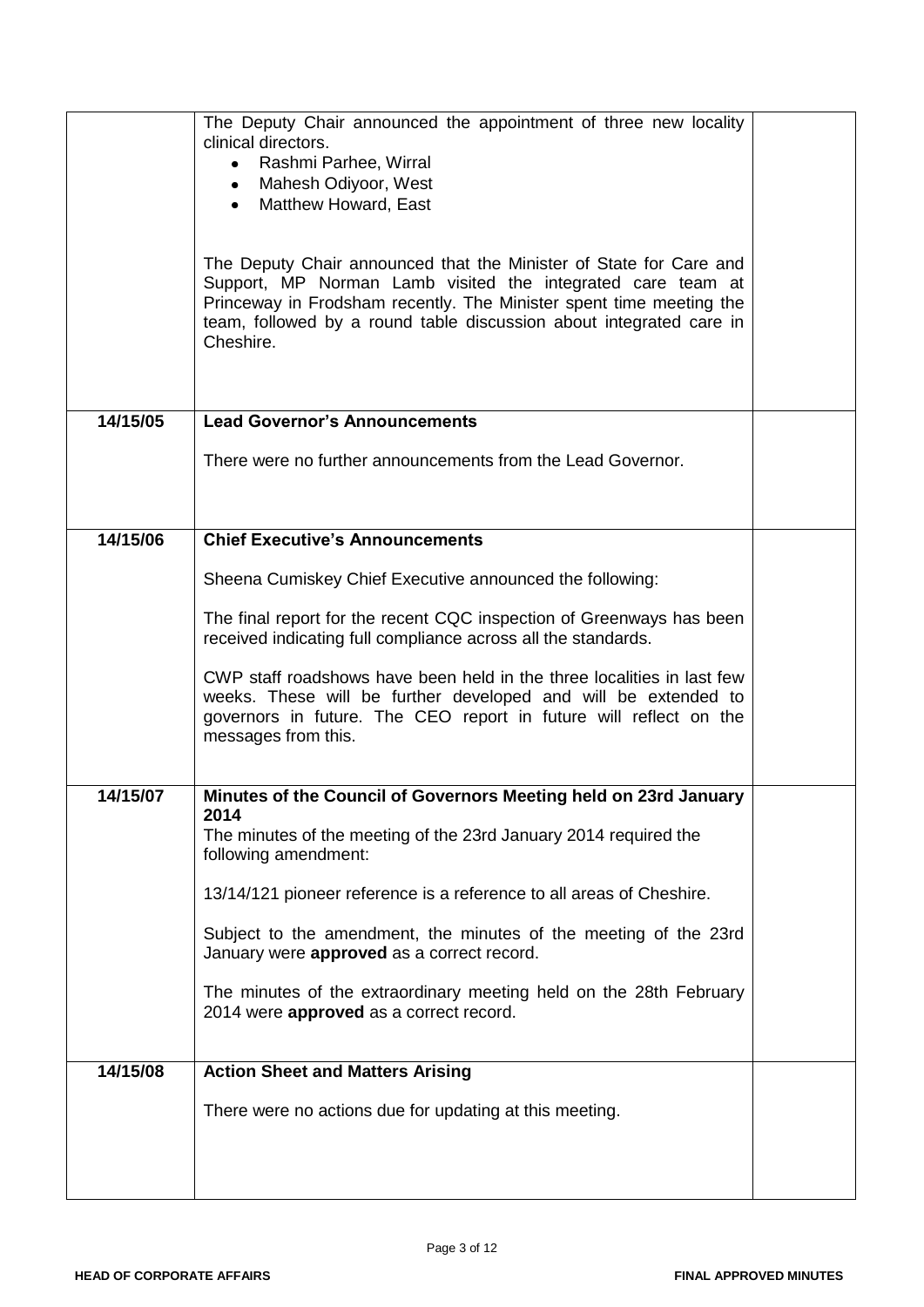| 14/15/09 | <b>Council of Governors 14/15 Business Cycle</b>                                                                                                                                                                                                                                                                                                                                                                                                                                                         |  |
|----------|----------------------------------------------------------------------------------------------------------------------------------------------------------------------------------------------------------------------------------------------------------------------------------------------------------------------------------------------------------------------------------------------------------------------------------------------------------------------------------------------------------|--|
|          | The meeting <b>noted</b> the Annual Business Cycle for 2014/15.                                                                                                                                                                                                                                                                                                                                                                                                                                          |  |
| 14/15/10 | <b>Non-Executive Director Appointments</b>                                                                                                                                                                                                                                                                                                                                                                                                                                                               |  |
|          | (Ron Howarth left the meeting)                                                                                                                                                                                                                                                                                                                                                                                                                                                                           |  |
|          | Anna Usherwood introduced the item and reminded governors that an<br>external agency had been used to support the search for a Non-<br>Executive Director. Following this process, the Nominations Committee<br>had shortlisted 5 candidates. 4 candidates had been interviewed as the<br>5th candidate was unable to attend for interview.                                                                                                                                                              |  |
|          | Following the interview day held on the 31st March 2014, the<br>Nominations Committee had concluded that they recommend the<br>appointment of Dr James O'Connor to the vacant Non-Executive<br>Director post.                                                                                                                                                                                                                                                                                            |  |
|          | Anna Usherwood also informed that the candidate in second position<br>had also scored very highly and it had been a very close decision. In<br>light of this and due to the strength of the second candidate, Rebecca<br>Burke Sharples, the Nominations Committee wished to recommend<br>that should any Non-Executive Director vacancies arise within the next<br>six months, that Rebecca Burke Sharples be considered for the<br>position in light of her performance during this interview process. |  |
|          | Roz Davison commented that as a member of the Nominations<br>Committee, she was present on the formal interview panel and advised<br>she had not been agreement with the Nominations Committee on the<br>preferred candidate as in her opinion there had been some conflicting<br>views on patient experience and patient safety.                                                                                                                                                                        |  |
|          | Phil Gilchrist commented as he too was a member of the formal panel,<br>and as part of the process, all candidates' strengths had been<br>considered and on conclusion, the Nominations Committee were<br>satisfied that all the issues were considered.                                                                                                                                                                                                                                                 |  |
|          | Peter Wilkinson commented that he had led the observational panel<br>element of the interview day and the group involved in this had<br>preferred James o Connor as a majority.                                                                                                                                                                                                                                                                                                                          |  |
|          | The Council of Governors were asked to indicate their approval of the<br>appointment of Dr James O'Connor as Non-Executive Director for a<br>three year term of office starting on 1st May 2104.                                                                                                                                                                                                                                                                                                         |  |
|          | The Council of Governors resolved to approve the recommendations<br>of the appointment of the Non-Executive Director.                                                                                                                                                                                                                                                                                                                                                                                    |  |
|          | 4 Governors voted against the motion. All other governors indicated in<br>favour of the motion.                                                                                                                                                                                                                                                                                                                                                                                                          |  |
|          | Eddie Salisbury commented that he felt unable to support the<br>appointment as he had not met the candidates personally. Governors<br>were reminded that the Nominations Committee is delegated the                                                                                                                                                                                                                                                                                                      |  |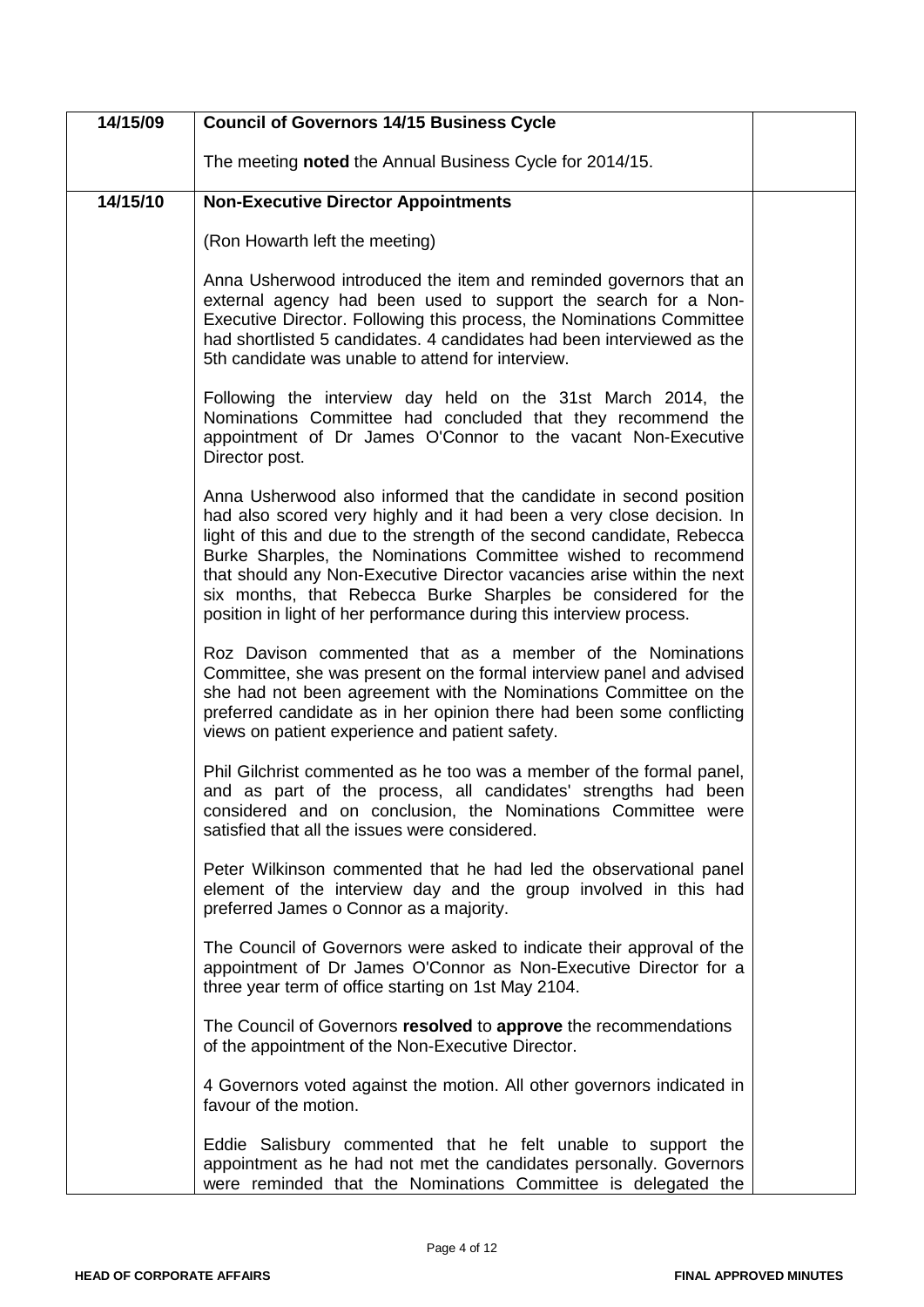|          | responsibility for the appointment of Non-Executive Directors by the<br><b>Council of Governors.</b>                                                                                                                                                                                                                                                                                                                   |  |
|----------|------------------------------------------------------------------------------------------------------------------------------------------------------------------------------------------------------------------------------------------------------------------------------------------------------------------------------------------------------------------------------------------------------------------------|--|
|          | It was commented that it is unusual to have such a split panel on<br>decisions such as this and that there was need to learn from this<br>experience to inform future processes.                                                                                                                                                                                                                                       |  |
|          | A discussion ensued regarding the clinical advice to the Nominations<br>Committee. Sheena Cumiskey commented that a clinical adviser had<br>been present to support the formal panel with assessing the clinical<br>experience of candidates given that this was a key requirement of the<br>post.                                                                                                                     |  |
|          | (Ros Davison and Brenda Jones left the meeting. Ron Howarth re-<br>joined the meeting)                                                                                                                                                                                                                                                                                                                                 |  |
| 14/15/11 | Chair's appraisal 2013/14                                                                                                                                                                                                                                                                                                                                                                                              |  |
|          | Due to the Senior Independent Director providing apologies to the<br>meeting, the item was deferred to the next meeting.                                                                                                                                                                                                                                                                                               |  |
| 14/15/12 | <b>CWP response to the Closing the Gap publication</b>                                                                                                                                                                                                                                                                                                                                                                 |  |
|          | Sheena Cumiskey introduced the item which had been scheduled at<br>governor request.                                                                                                                                                                                                                                                                                                                                   |  |
|          | Sheena Cumiskey reminded governors that the Closing the Gap<br>publication provides clear guidelines around priorities for action needed<br>to close the gap around parity of esteem and ensuring that mental<br>health is of equal priority to physical health services.                                                                                                                                              |  |
|          | There are 25 priority areas set out for transformation of health care.<br>These are mandates in NHS operational plan for next 2/3 years and are<br>a mixture of issues for both CCGs and providers.                                                                                                                                                                                                                    |  |
|          | Action: to circulate the 25 areas and the response information.<br>Governors to feedback on any particular area of interest for further<br>exploration.                                                                                                                                                                                                                                                                |  |
|          | Sheena Cumiskey highlighted some key implications of the strategy for<br>CWP. These included ensuring that services commissioned to meet<br>local needs, the role that governors can play in supporting CCGs,<br>Health and Well-being Boards to understand how CCGs commission<br>high quality mental health services and how resources are deployed.                                                                 |  |
|          | Sheena Cumiskey advised that the deflator efficiency requirements for<br>trusts has been differentially applied resulting in a 1.8% for mental<br>health trusts and 1.5% for acute trusts; however some CCGs have not<br>applied a different deflator. Governors need to be asking questions to<br>positively enquire about CCGs strategies to meet the closing the gaps<br>priorities and how these are taken forward |  |
|          | Tim Welch advised that he has been undertaken some national work<br>on payment systems for mental health services.                                                                                                                                                                                                                                                                                                     |  |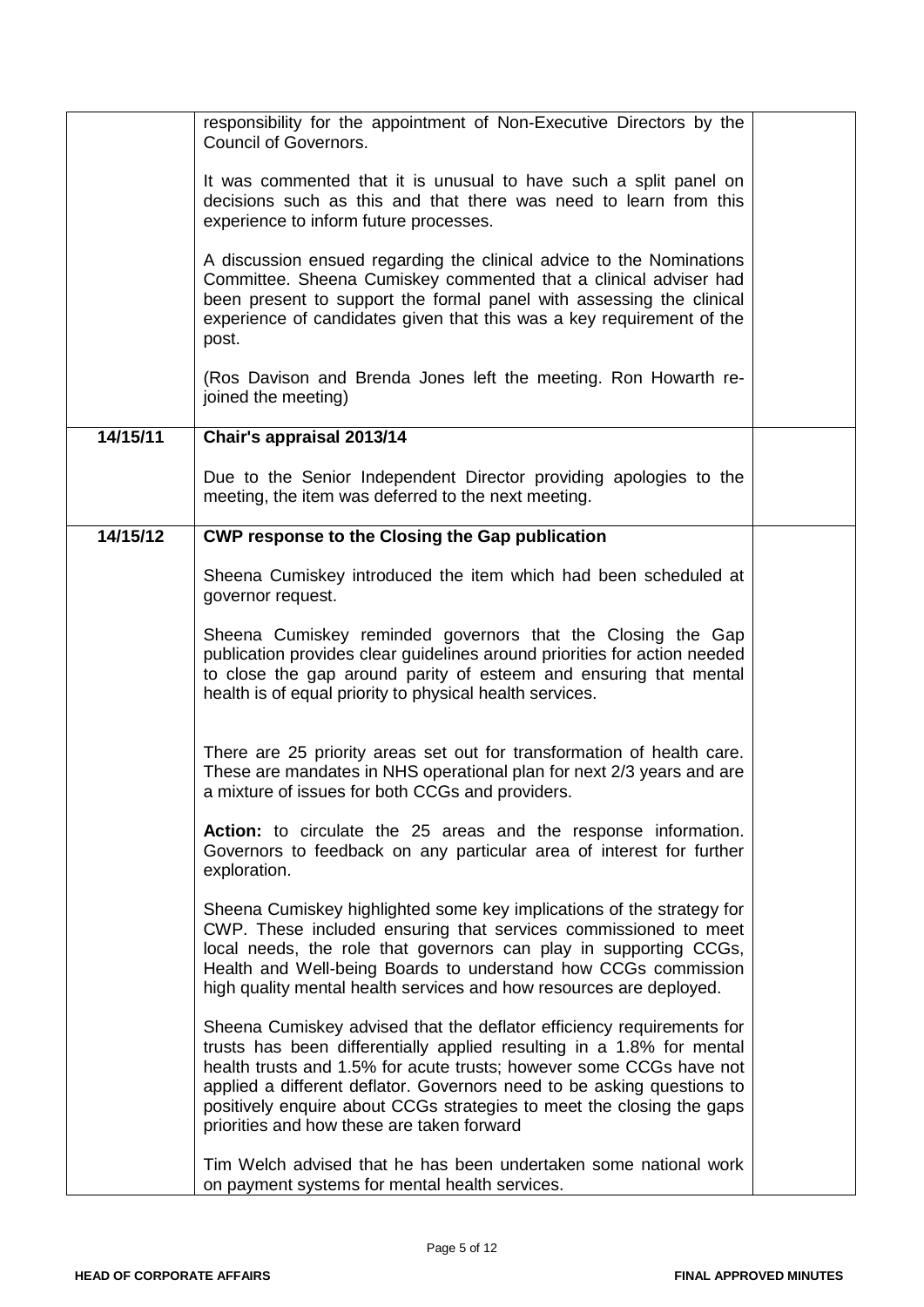|          | Action: TW to report back to CoG or a future seminar to update on<br>this.                                                                                                                                                                                                                                                                                                                                                                                                                                                                                                                                                                           | <b>TW</b> |
|----------|------------------------------------------------------------------------------------------------------------------------------------------------------------------------------------------------------------------------------------------------------------------------------------------------------------------------------------------------------------------------------------------------------------------------------------------------------------------------------------------------------------------------------------------------------------------------------------------------------------------------------------------------------|-----------|
|          | Sheena Cumiskey commented on the new approaches to support<br>mental health patients to move into employment. CWP are progressing<br>this through the Richmond Fellowship individual placement scheme<br>model. To date, CWP have funded this and want to continue to support<br>the scheme, however it falls outside of our commissioning requirements<br>but the Trust is continuing to funding this. Wirral CCG and the local<br>authority will also continue to fund this for 2014/15 but there is a need<br>to continue to look at this going forward. There is also some joint work<br>to progress in future with West Cheshire on this issue. |           |
|          | Ann McGrath commented that she was pleased to see progress<br>against the priorities in certain areas.                                                                                                                                                                                                                                                                                                                                                                                                                                                                                                                                               |           |
|          | Phil Jarrold commented that Scrutiny subcommittee continue to be<br>interested in the restraint issue.                                                                                                                                                                                                                                                                                                                                                                                                                                                                                                                                               |           |
|          | It was commented that governors are particularly interested in the<br>development of services for children and young people This is work in<br>progress and updates should come to CoG in future.                                                                                                                                                                                                                                                                                                                                                                                                                                                    |           |
|          | The Council of Governors resolved to note the report.                                                                                                                                                                                                                                                                                                                                                                                                                                                                                                                                                                                                |           |
| 14/15/13 | Trust Operational Plan 2014/16 and progress with 5 year Strategic<br>Plan                                                                                                                                                                                                                                                                                                                                                                                                                                                                                                                                                                            |           |
|          | Tim Welch introduced the item and thanked governors for their input<br>into the plan via the programme of seminars which have run during the<br>2014/16 planning and from the Scrutiny sub- committee and the wider<br>CoG to produce the plan.                                                                                                                                                                                                                                                                                                                                                                                                      |           |
|          | Tim Welch reminded governors of the changes made to the planning<br>process this year by Monitor which has meant CCGs and providers<br>working to the same planning timetable to ensure that commissioner<br>expectations and provider plans are joined up and are working together<br>in the wider health economy.                                                                                                                                                                                                                                                                                                                                  |           |
|          | The challenge for the Board is that we are used to making Board<br>declarations on quality and finance, however this year we need to look<br>at sustainability and how do we see ourselves as a sustainable<br>organisation going forward over the next 5 years. Board have to be<br>assured on this and sign a declaration to indicate compliance.                                                                                                                                                                                                                                                                                                  |           |
|          | Tim Welch advised that the next seminar on the strategic plan will be<br>on 9th June 2014 and this will be explored further.                                                                                                                                                                                                                                                                                                                                                                                                                                                                                                                         |           |
|          | Brenda Dowding commented on the impact of the deprivation of liberty<br>standards and the need to share expertise and advice to other<br>organisations of how to support with this.                                                                                                                                                                                                                                                                                                                                                                                                                                                                  |           |
|          | Brenda Dowding also commented on the need for a fuller reference to<br>the Health and Well-being Strategies in the plans. Tim Welch                                                                                                                                                                                                                                                                                                                                                                                                                                                                                                                  |           |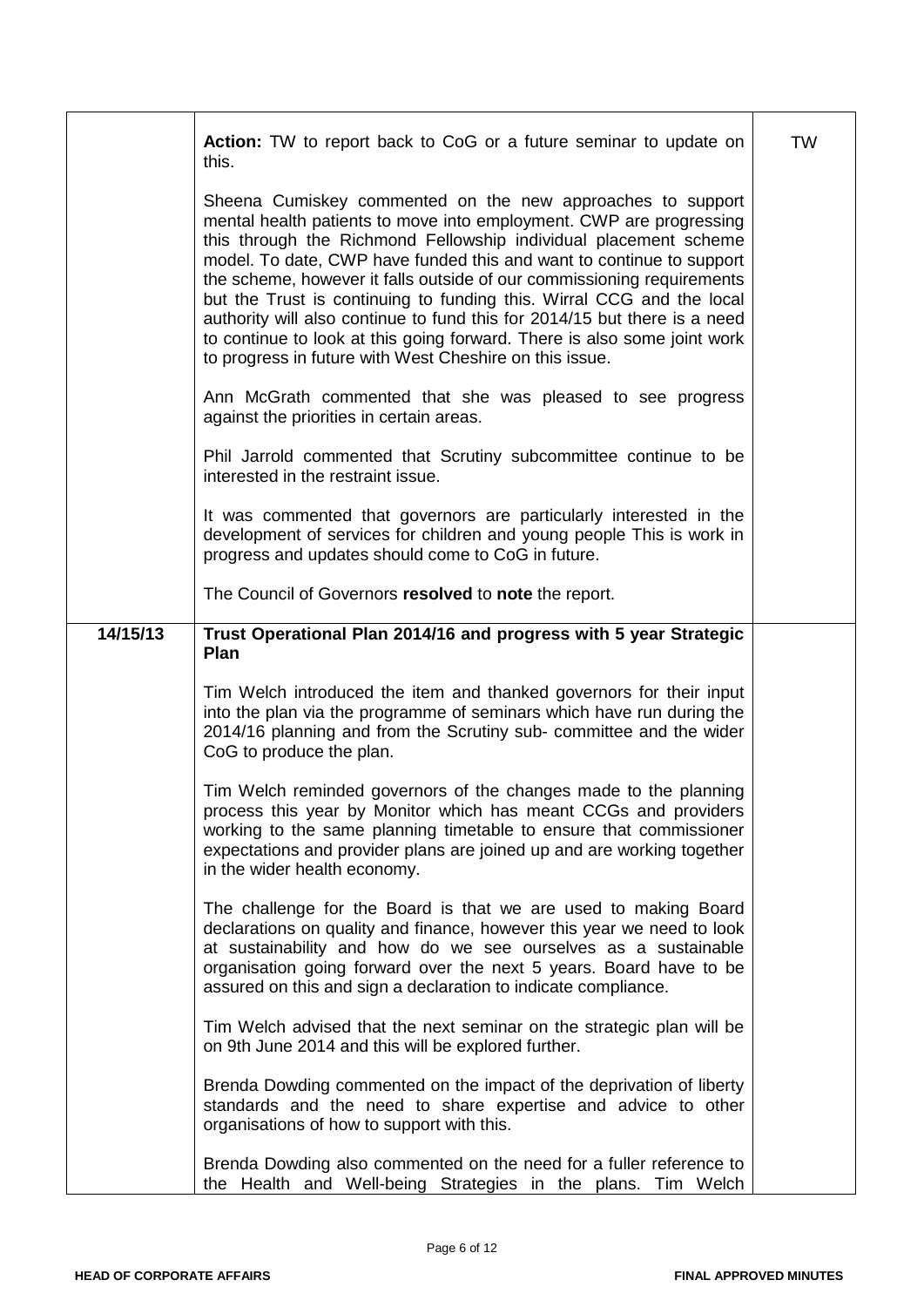|          | commented that there is more scope for this detail in the strategic plan<br>than the operational plan which the Trust has kept fairly broad due to<br>the wide footprint in which it is operating.                                                                                                              |  |
|----------|-----------------------------------------------------------------------------------------------------------------------------------------------------------------------------------------------------------------------------------------------------------------------------------------------------------------|--|
|          | A discussion ensued regarding measuring the outcomes to be achieved<br>and how we are demonstrating this. Tim Welch reported on the<br>improvement currently in had on the performance reporting process<br>across the Trust. Governors can feed into this via the Scrutiny<br>subcommittee.                    |  |
|          | The Council of Governors resolved to note the report and the<br>Operational Plan 2014/15.                                                                                                                                                                                                                       |  |
|          | (Roz Davison and Brenda Jones re-joined the meeting)                                                                                                                                                                                                                                                            |  |
| 14/15/14 | <b>Nicotine Policy Implementation</b>                                                                                                                                                                                                                                                                           |  |
|          | Dr Faouzi Alam reminded governors that the nicotine implementation<br>policy launched on 3rd Feb 2014.                                                                                                                                                                                                          |  |
|          | Initial feedback suggests that implementation of the policy is going well;<br>overall and positive feedback has been received.                                                                                                                                                                                  |  |
|          | Some incidents have been reported such as patients going on leave<br>and coming back with cigarettes and a small number of incidents of<br>smoking in bedrooms. A steering group is in place to monitor incidents,<br>to monitor feedback and to provide any further support with the policy<br>implementation. |  |
|          | Dr Faouzi Alam reminded governors that the new NICE guidelines also<br>to support the policy.                                                                                                                                                                                                                   |  |
|          | Roz Davison commented that it her view, it did not feel that the policy<br>was successful as she has knowledge it is not succeeding and there is<br>evidence around the Trust that it is not working.                                                                                                           |  |
|          | Dr Faouzi Alam advised that this is being monitored but there is a need<br>to continue to progress the policy due to the national evidence of<br>improved health due to ceasing smoking.                                                                                                                        |  |
|          | Brenda Jones commented that she has photographic evidence that the<br>policy is not successful.                                                                                                                                                                                                                 |  |
|          | Mike Maier commented that there are strong views on the policy but<br>that the report states that there is progress still to be made.                                                                                                                                                                           |  |
|          | Brenda Dowding commented that the Closing the Gap strategy talks<br>about disparity of life expectancy for mental health patients. The policy<br>is around helping to close this gap is to support service users to stop<br>smoking to enable them to have as good a life expectancy as others.                 |  |
|          | Roz Davison commented that patients should be able to make their<br>own choices.                                                                                                                                                                                                                                |  |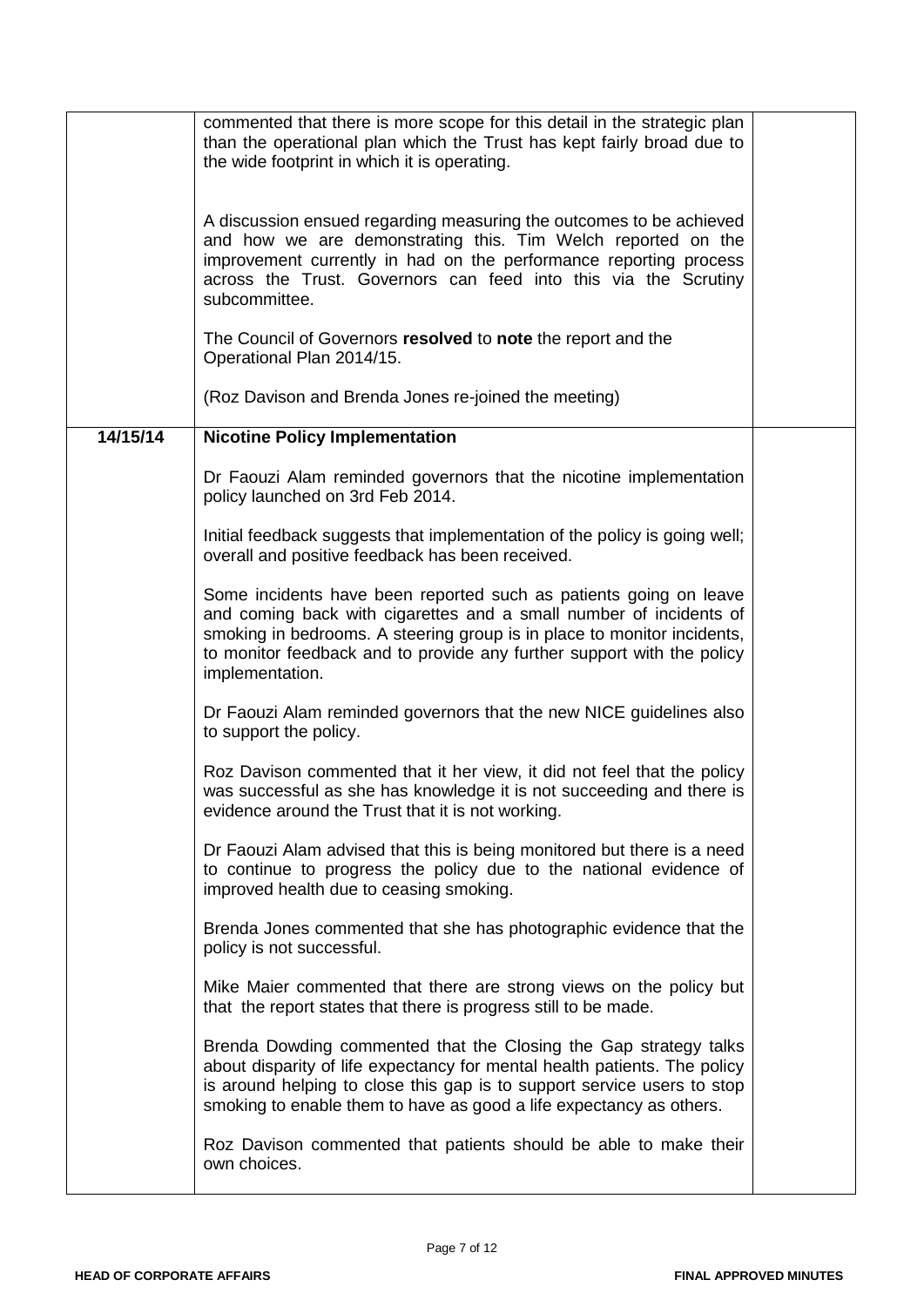|          | Fergie McQuarrie commended this policy and his support to the<br>continued implementation.                                                                                                                                                                                                                                                                                  |  |
|----------|-----------------------------------------------------------------------------------------------------------------------------------------------------------------------------------------------------------------------------------------------------------------------------------------------------------------------------------------------------------------------------|--|
|          | The Council of Governors resolved to note the report.                                                                                                                                                                                                                                                                                                                       |  |
| 14/15/15 | <b>Ward Staffing review</b>                                                                                                                                                                                                                                                                                                                                                 |  |
|          | The Deputy Chair welcomed Maria Nelligan and Anne Casey to the<br>meeting.                                                                                                                                                                                                                                                                                                  |  |
|          | Maria Nelligan informed the governors that a review has been recently<br>undertaken to look at ward practice and staffing establishments, the<br>recommendations of this review have recently been approved by<br>Operational Board and the Board of Directors in January 2014.                                                                                             |  |
|          | There is a mandate from the National Quality Board who expect that<br>Trust's must publish staffing levels on a daily basis including the<br>planned for level and the actual level. A monthly report will be provided<br>to the Board on staffing levels. Systems are currently being piloted to<br>ensure that everything is in place by June 214.                        |  |
|          | The report shows how many additional staff needed and the<br>recruitment process which is now in progress. A Programme Board<br>has been established to oversee progress. This is meeting on a six<br>weekly basis reporting into the Operational Board. Governors will be<br>kept appraised via update reports to the Council of Governors and via<br>the locality forums. |  |
|          | Stanley Maybe queried whether staffing levels would reduce. Maria<br>Nelligan advised that requirements have been assessed in relation to<br>patient and carer needs on a shift by shift basis taking into account the<br>multi-disciplinary teams on wards. The focus is on care rather than<br>number of beds.                                                            |  |
|          | Sheena Cumiskey advised that a review of bed numbers is currently<br>looking at bed requirements going forward taking into account needs of<br>population and working with CCGs to ensure is appropriate availability.                                                                                                                                                      |  |
|          | Phil Jarrold queried the costs associated with the projected increase in<br>staffing establishment particularly in light of the recent investments in<br>the zero harm strategy and having undertaken the community services<br>improvement programme.                                                                                                                      |  |
|          | Tim Welch commented that the programme board has been tasked to<br>look at the full costs involved in both the ward staffing review and the<br>bed review. With respect to the ward staffing review, a significant<br>proportion of the costs for increasing staffing establishments will be<br>funded from monies currently spent on bank staffing.                        |  |
|          | It was noted that the report contained too many acronyms and this<br>should be borne in mind for future reports.                                                                                                                                                                                                                                                            |  |
|          | The Council of Governors resolved to note the report.                                                                                                                                                                                                                                                                                                                       |  |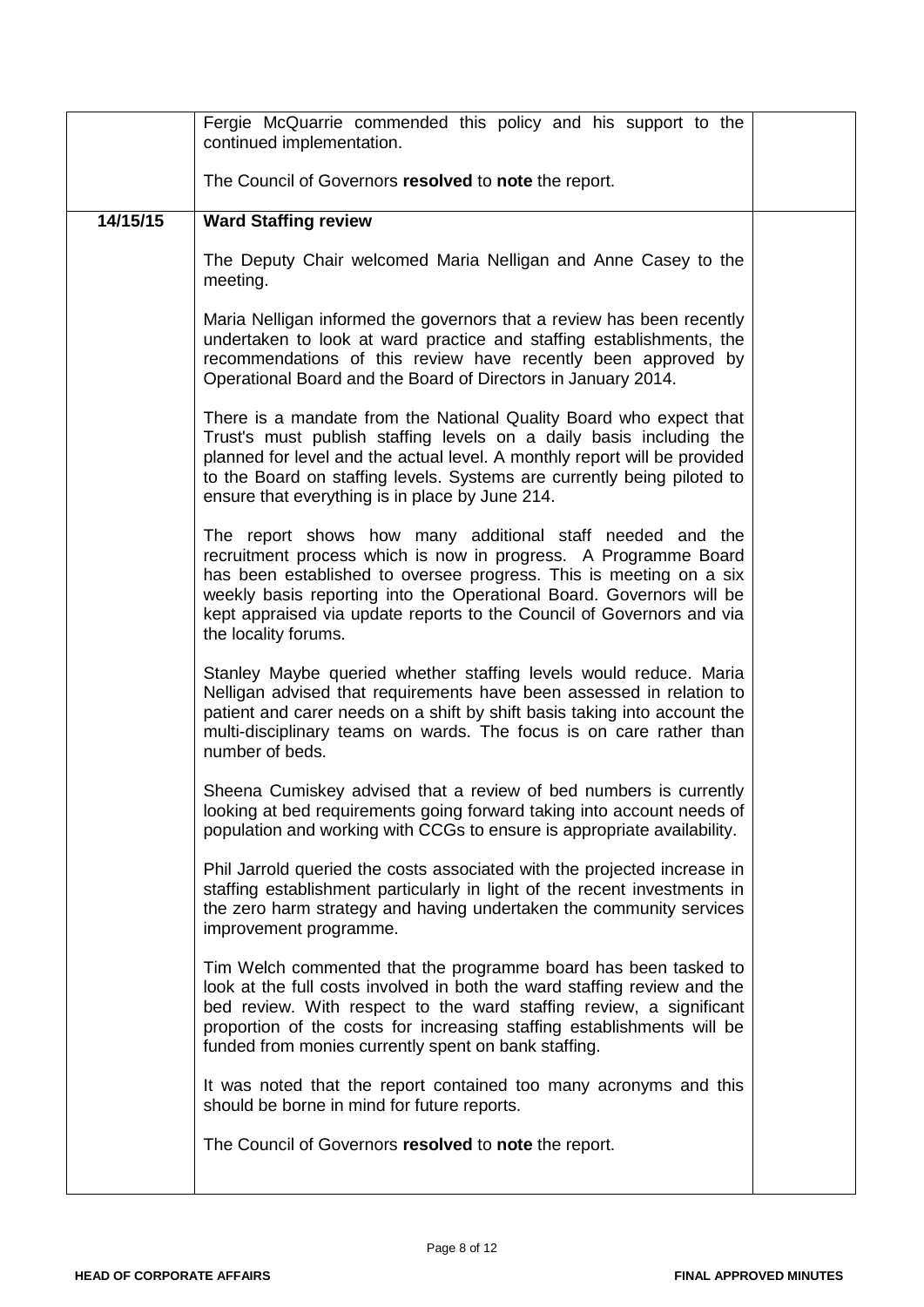| 14/15/16 | Quality Account 13/14 and the Locally Selected Indicator                                                                                                                                                                                                                                                                                                                                                                                         |       |
|----------|--------------------------------------------------------------------------------------------------------------------------------------------------------------------------------------------------------------------------------------------------------------------------------------------------------------------------------------------------------------------------------------------------------------------------------------------------|-------|
|          | Audrey Jones, Head of Clinical Governance presented the headlines<br>from the 2013/14 Quality Account and reminded governors that this<br>document is produced each year with the primary purpose being to<br>assess quality across health care services and to demonstrate<br>commitment to evidence based quality improvement. The content is<br>mandated and is externally audited as part of the Annual Report and<br>Accounts audit process |       |
|          | Audrey Jones advised that the priorities referred to in the quality<br>account will stay in place for the next few years in order to fully embed<br>the priorities. Governors were reminded that the priorities are within the<br>domains of clinical effectiveness, patient experience and patient safety.                                                                                                                                      |       |
|          | Audrey Jones advised governors that the quality account is still being<br>drafted however will be available to share in draft in May.                                                                                                                                                                                                                                                                                                            |       |
|          | Action: draft Quality Account to be shared with governors.                                                                                                                                                                                                                                                                                                                                                                                       | AJ/LH |
|          | Audrey Jones advised that the Quality Account is published on 30th<br>June 2014 on the CWP website and NHS choices website. It also forms<br>part of the Annual Report and Accounts so is published in this form<br>additionally and available in hard copy on request.                                                                                                                                                                          |       |
|          | Mandy Skelding Jones informed governors that they are required to<br>provide a view on data quality processes. Each year the trust is given<br>three indicators to choose for auditing. The auditors choose two of the<br>indicators. The third is a governor selected indicator.                                                                                                                                                                |       |
|          | Mandy Skelding Jones advised on the range of indicators that could be<br>chosen. Brenda Dowding commented that it would be useful to audit<br>the DEToC indicator due to the impact it has on patient care.                                                                                                                                                                                                                                      |       |
|          | Phil Jarrold commented that this issue should have been brought for a<br>fuller debate at the Scrutiny sub-committee. Ben Cruse commented<br>that the Monitor guidance was issued very late in terms of what the<br>mandated indicators are and what the issue with the third indicator is.<br>There was no governor choice last year.                                                                                                           |       |
|          | Rob Robertson commented on the data accuracy/ completeness<br>indicated and whether is this externally audited. Sheena Cumiskey<br>confirmed that this has been audited over last two years, once in<br>shadow form and last year as part of full audit process.                                                                                                                                                                                 |       |
|          | Nick Ankers expressed interest in the patient admitted within 28 days of<br>discharge indicator.                                                                                                                                                                                                                                                                                                                                                 |       |
|          | Ben Cruse reminded the governors of the scope of the audit work on<br>indicators, if CWP reporting 95% auditors check if the reporting is<br>correct and whether figures reported are reliable and area validated.                                                                                                                                                                                                                               |       |
|          | Mike Maier proposed that the DEToC indicator was chosen as the                                                                                                                                                                                                                                                                                                                                                                                   |       |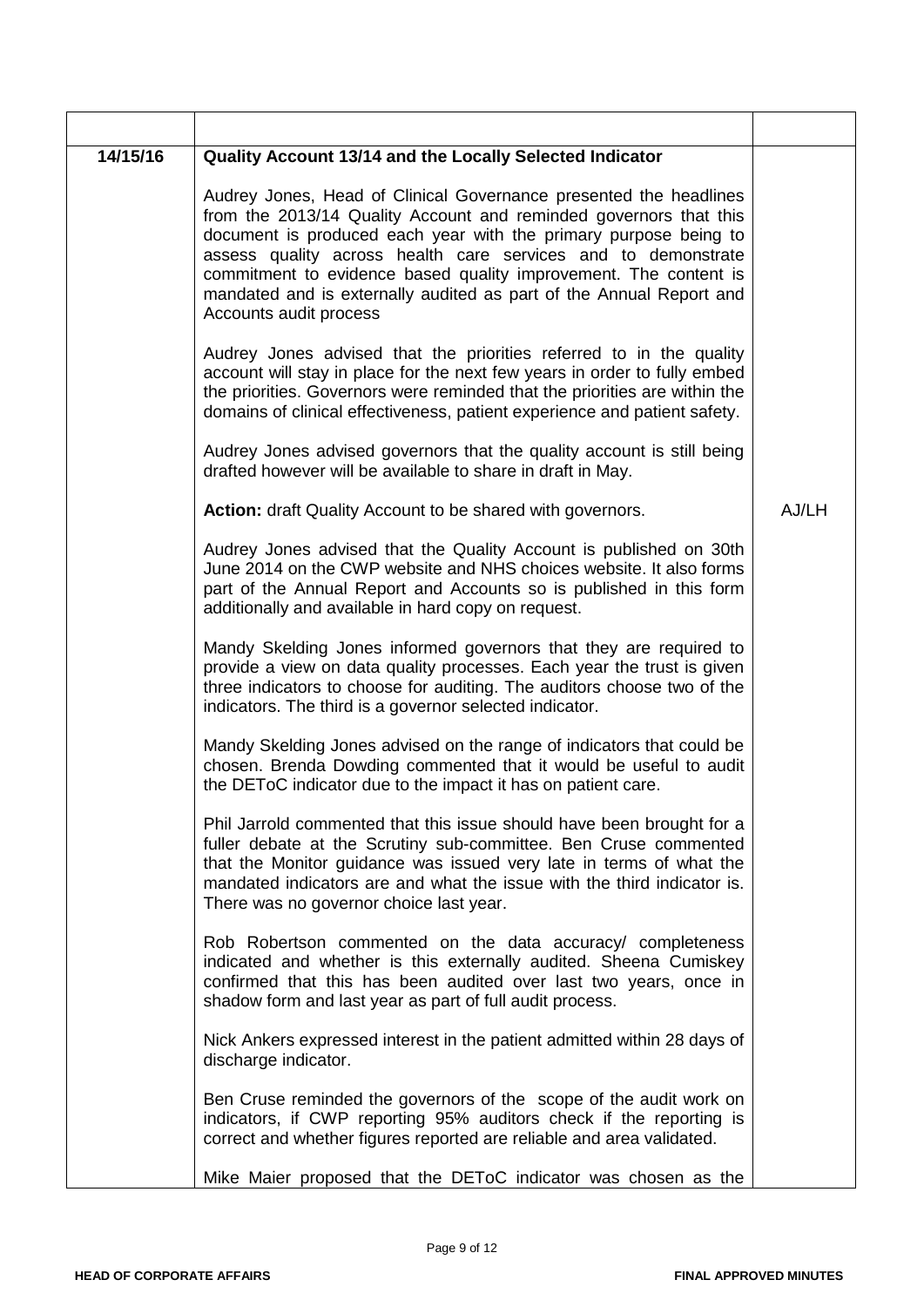|          | governor selected indicator for audit.                                                                                                                                                                                                                                                                                                                                                                    |  |
|----------|-----------------------------------------------------------------------------------------------------------------------------------------------------------------------------------------------------------------------------------------------------------------------------------------------------------------------------------------------------------------------------------------------------------|--|
|          | The Council of Governors resolved to agree that:<br>• The Delayed Transfers of Care indicator is selected as the<br>governor mandated indicator for audit as part of the Quality<br>Account process.                                                                                                                                                                                                      |  |
| 14/15/17 | Feedback from local and national forums<br>• North West Governor forum                                                                                                                                                                                                                                                                                                                                    |  |
|          | Rob Robertson informed governors that he, Deborah Bennett and<br>Fergie McQuarrie had recently attended a North West Governor Forum<br>meeting. The meeting had updated on the new duty of candour and<br>complaints, the new code of governance and an electronic voting pilot<br>for governor elections which is being undertaken by Lancashire Care.                                                   |  |
|          | • FTGA forum<br>Fergie McQuarrie updated on the FTGA forum he had recently<br>attended in London. This had covered a wider range of issues and was<br>a positive experience for him as a service user/ carer governor.                                                                                                                                                                                    |  |
|          | The Council of Governors resolved to note the reports.                                                                                                                                                                                                                                                                                                                                                    |  |
| 14/15/18 | <b>Council of Governors 13/14 appraisal</b>                                                                                                                                                                                                                                                                                                                                                               |  |
|          | Louise Hulme informed that an appraisal of the Council of Governors<br>for 2013/14 would need to be undertaken shortly. Governors will be<br>asked to respond to a survey to look at outcomes and areas for<br>improvement to inform a development plan for the Council.                                                                                                                                  |  |
| 14/15/19 | <b>Annual Elections to Council of Governors</b>                                                                                                                                                                                                                                                                                                                                                           |  |
|          | Louise Hulme advised the Council of Governors that no nominations<br>had been received for the by-election seats which were advertised in<br>March. This was very disappointing as there had been a number of<br>potential candidates who had expressed an interest and had requested<br>a nominations pack. While disappointing, this does suggest that the<br>promotional campaign had had some impact. |  |
|          | These seats will now be advertised as part of the summer election<br>process.                                                                                                                                                                                                                                                                                                                             |  |
|          | Louise Hulme emphasised the need for governors to ensure that they<br>are advising their constituents of the governor opportunities available<br>and to offer their support to those interest in exploring these<br>opportunities.                                                                                                                                                                        |  |
|          | Roz Davison announced that both she and Brenda Jones wished to<br>resign from the Council of Governors with immediate effect.                                                                                                                                                                                                                                                                             |  |
|          | Anna Usherwood expressed disappointment on this decision and<br>commented that both Roz Davison and Brenda Jones are making<br>significant contribution towards Council of Governors.                                                                                                                                                                                                                     |  |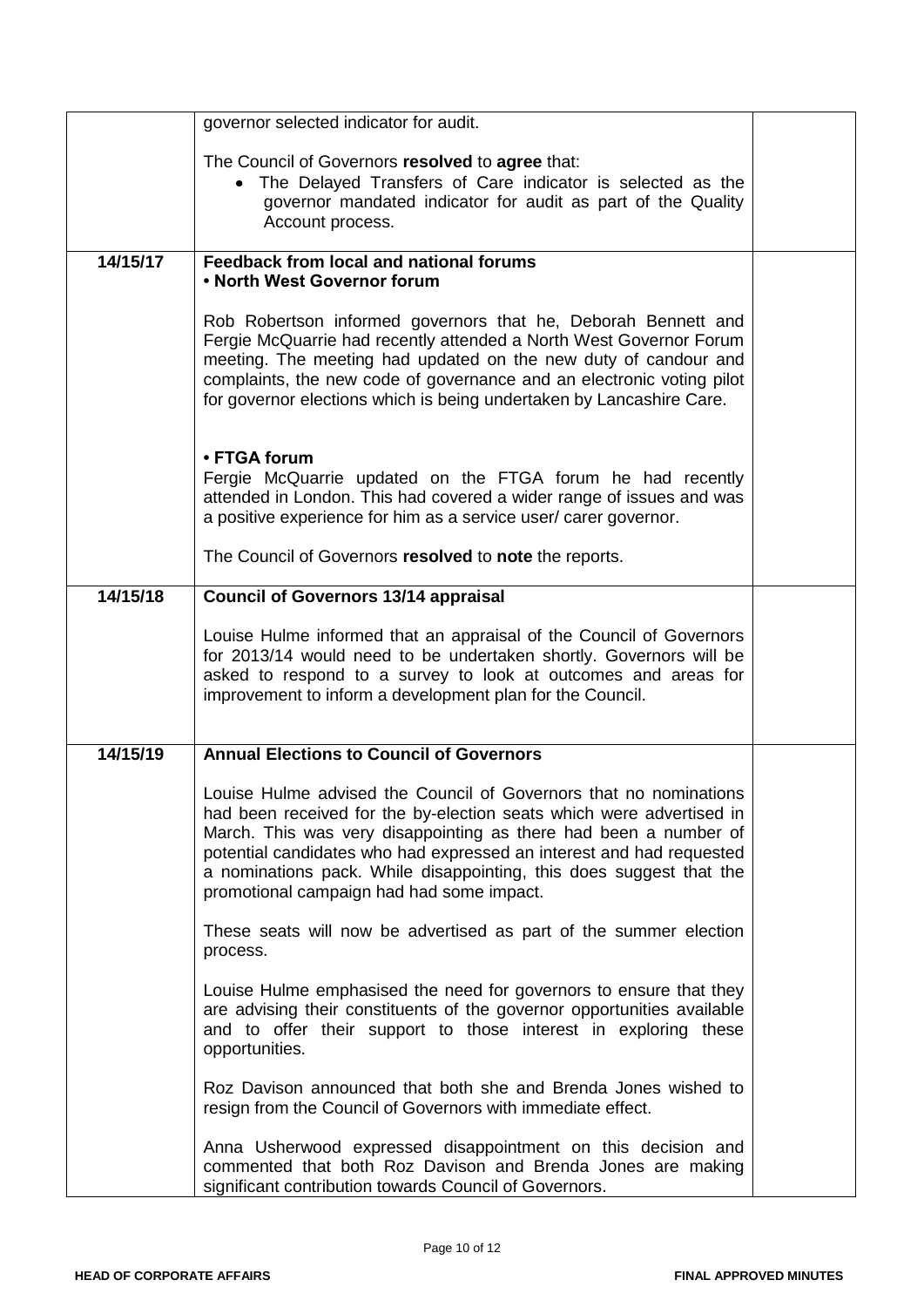|          | It was agreed that Roz Davison and Brenda Jones would meet with<br>Sheena Cumiskey to discuss the issues around their decision outside<br>the meeting.                                                                                                                                                                                                                                                  |  |
|----------|---------------------------------------------------------------------------------------------------------------------------------------------------------------------------------------------------------------------------------------------------------------------------------------------------------------------------------------------------------------------------------------------------------|--|
|          | (Roz Davison and Brenda Jones left the meeting).                                                                                                                                                                                                                                                                                                                                                        |  |
|          | The Council of Governors resolved to note the report.                                                                                                                                                                                                                                                                                                                                                   |  |
| 14/15/20 | <b>Council of Governors sub-committee/Group minutes/notes</b>                                                                                                                                                                                                                                                                                                                                           |  |
|          | a. Membership and Development sub-committee meeting of<br>5th February 2014.                                                                                                                                                                                                                                                                                                                            |  |
|          | The minutes were noted.                                                                                                                                                                                                                                                                                                                                                                                 |  |
|          | b. Scrutiny sub- committee - meeting of 20th November 2014.                                                                                                                                                                                                                                                                                                                                             |  |
|          | The minutes were noted                                                                                                                                                                                                                                                                                                                                                                                  |  |
|          | c. Involvement Taskforce Minutes - meeting of 22nd January 2014.                                                                                                                                                                                                                                                                                                                                        |  |
|          | The minutes were noted                                                                                                                                                                                                                                                                                                                                                                                  |  |
|          | d. Nominations Committee Minutes - meeting of the 10th February<br>2014.                                                                                                                                                                                                                                                                                                                                |  |
|          | The minutes were noted                                                                                                                                                                                                                                                                                                                                                                                  |  |
| 14/15/21 | <b>Governor Question Time.</b>                                                                                                                                                                                                                                                                                                                                                                          |  |
|          | Mike Robinson commented on the recent tea and talk event and<br>advised governors that it had been a successful and useful event.<br>During the event, he had received an information request from a<br>member which he had passed on to the Trust; however the requestor<br>had not yet received a response. Mike Robinson urged the need for<br>speed when responding to member information requests. |  |
| 14/15/22 | <b>Motions or Agenda Items on Notice</b>                                                                                                                                                                                                                                                                                                                                                                |  |
|          | Brenda Dowding advised of the forthcoming CWaC health and<br>wellbeing strategy consultation out for public consultation next week<br>and requested that the Scrutiny sub-committee make a response.                                                                                                                                                                                                    |  |
| 14/15/23 | Review of risk impact of items discussed<br>No additional risk items were identified.                                                                                                                                                                                                                                                                                                                   |  |
| 14/15/24 | Feedback from meeting - review the effectiveness of the meeting<br>(achievement of objectives/desired outcomes and management of<br>time) No additions to the Risk Register were identified.                                                                                                                                                                                                            |  |
|          | The meeting had been effective, however it was noted that the agenda<br>was lengthy.                                                                                                                                                                                                                                                                                                                    |  |